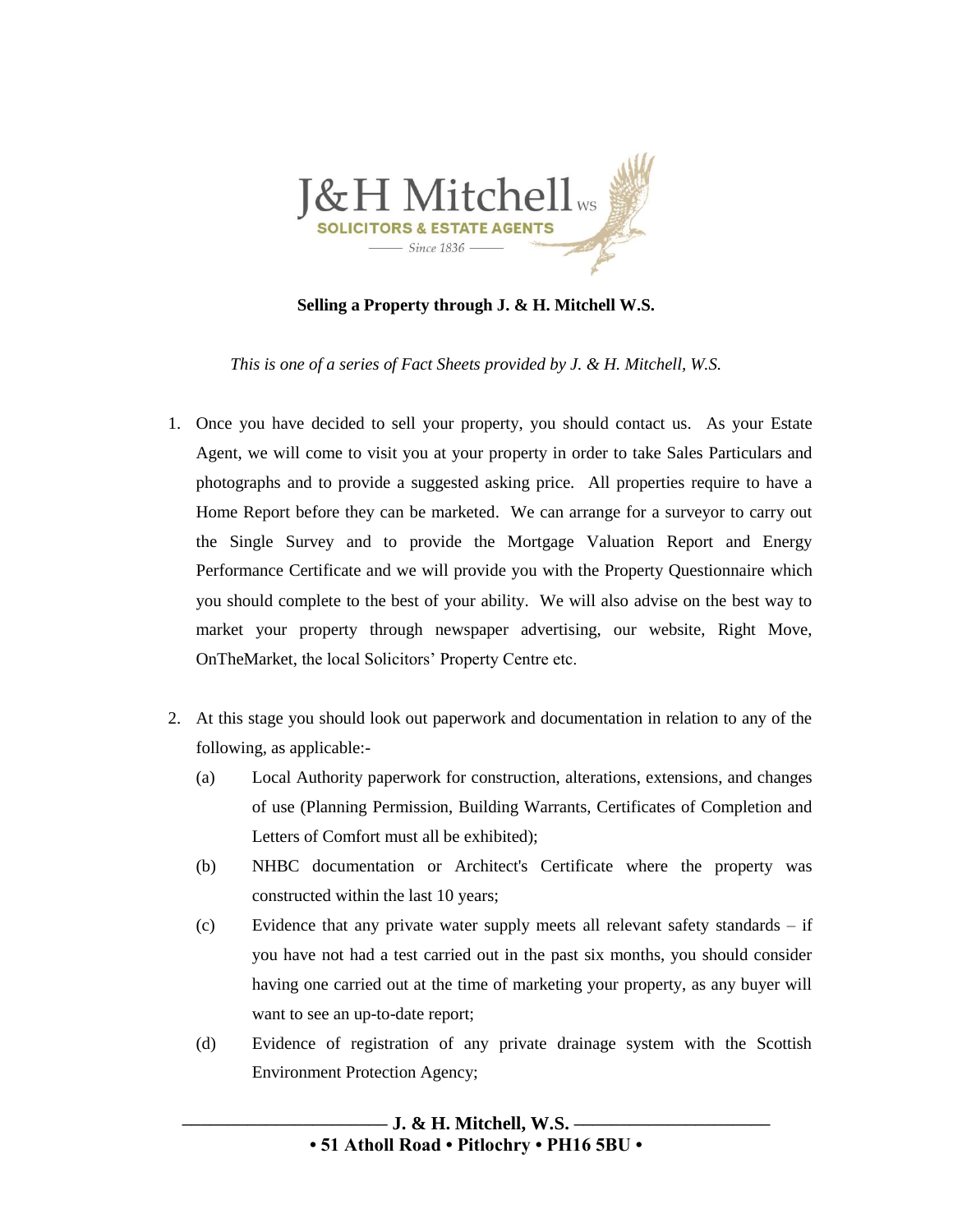- (e) Copies of block insurance policies;
- (f) Mortgage Account Number
- 3. Once your property has been advertised, any interested parties will note their interest in the property and request a copy of the Home Report. If the Home Report discloses anything significantly prejudicial an interested party may wish to instruct a further specialist survey to clarify the position. They may also want an architect or contractor to have a look.
- 4. You may negotiate with only one interested party but, if there are a sufficient number of interested parties, we will arrange with you to set a Closing Date, at which each interested party will submit their best offer to us at a specific date and time. We will review with you the offers received at the Closing Date and you must then decide which offer to accept. This will usually be the highest offer although there is no obligation upon you to accept the highest.
- 5. The contract for a sale is made up of an exchange of letters between the parties' solicitors, called "Missives". When an acceptable offer has been received, we will issue a qualified acceptance. This is an opportunity to qualify and even delete some of the offer conditions on your behalf to reflect the position in relation to your property and to protect your interests. Once all matters are agreed in writing there will be a binding contract on both parties, the purchaser and you, from which neither may withdraw without the consent of the other.
- 6. At or before the conclusion of the Missives, we will send your title deeds and any other relevant documentation about the property to the purchaser's solicitor for examination. We will deal with any title enquiries or other observations which the purchaser's solicitor may make and will check the terms of the new title deed in the purchaser's name, which you will then sign.
- 7. In anticipation of settlement of your sale at the Date of Entry, we will request a redemption figure from your lenders (if relevant) and prepare the formal discharge of any mortgage ("Standard Security") over your property.